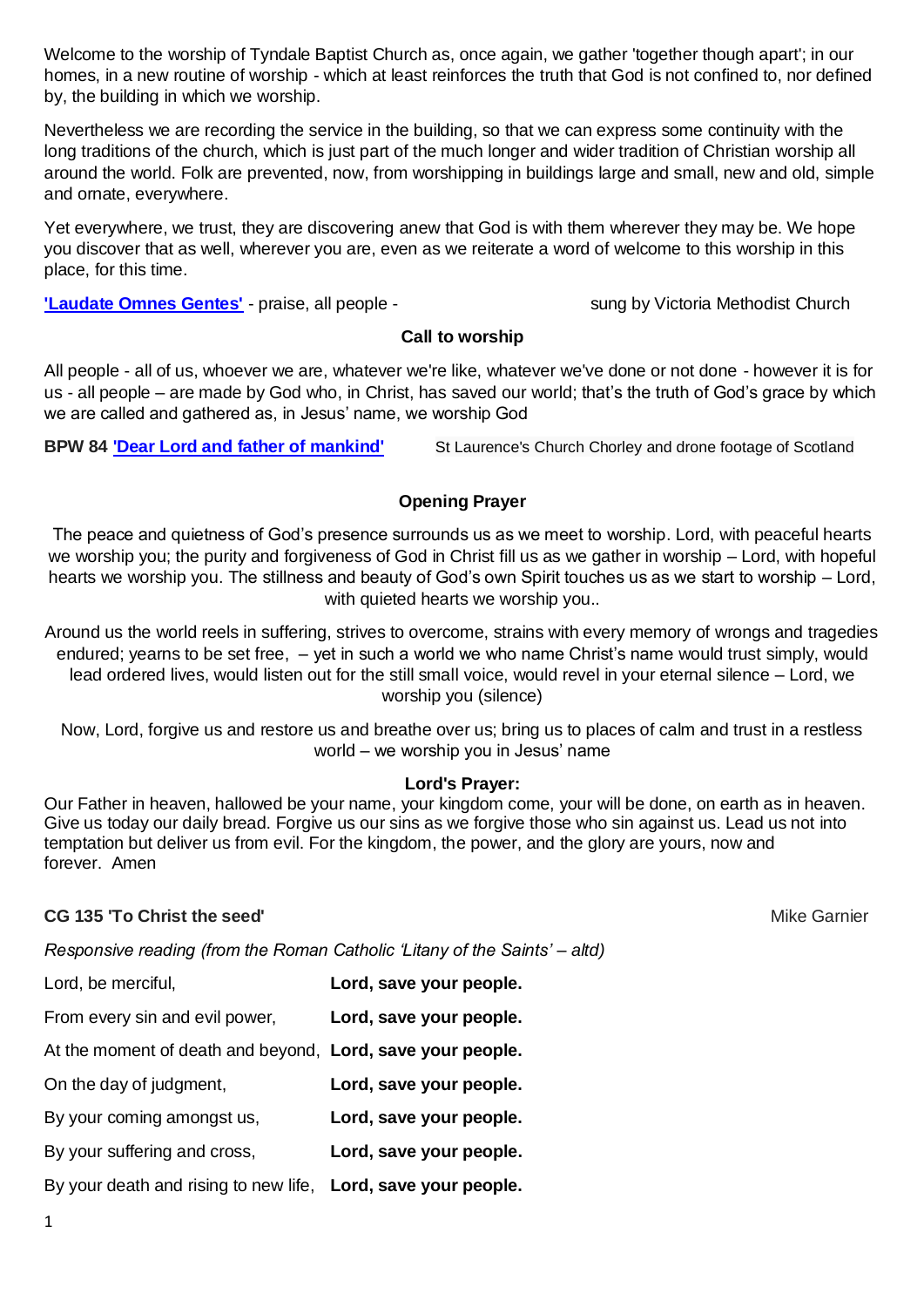By your return in glory to the Father, **Lord, save your people.** By your gift of the Holy Spirit, **Lord, save your people.** By your coming again in glory, **Lord, save your people.** Be merciful to us sinners, **Lord, save your people.**

**'Amen Sikakudumisa'** Tyndale Virtual Singing Group

**Reading :** [Deuteronomy 18:15-20](https://www.biblegateway.com/passage/?search=Deuteronomy+18%3A15-20&version=NRSVA)

**Reading :** [Mark 1:21-28](https://www.biblegateway.com/passage/?search=Mark+1%3A21-28&version=NRSVA)

#### **Sermon**

*Lord, we give you this time. May what is spoken ring with truth, may what is heard & understood be touched by your spirit, and may what is decided lead us on towards your Kingdom. Amen.*

Close to Holocaust Memorial Day, the focus of this sermon is authority.

In Nazi Germany malign forces were at work; gradually they spread across Europe and fed on old prejudices against Jews – till, at their height, they were virtually unstoppable – though never entirely unopposed – forces that worked through cadres of soldiers, networks of operatives in railway stations, signal boxes and marshalling yards, local organising committees, town halls and village councils – *and* churches (!) –

Till, at the last, large populations – neighbours, colleagues, academics, artists, industrialists, scientists, housewives, fathers, children, grandparents – who had been living ordinary daily lives all over Germany, France, Poland, the Netherlands etc etc –

were hounded first into ghettoes, then rounded up and transported, then dispatched to Auschwitz, Treblinka, Majdenek and other camps – death meted out on an industrial scale.

Amongst many sights that have stuck in my mind from a visit to Auschwitz in 1997 is one of a photograph – of families waiting to be 'processed' – mums and dads in smart coats and hats; children dressed up as for a family outing – an old lady resting, sitting on a suitcase; none of them exactly smiling, but looking intently at the camera, waiting, confused, fearing, hoping…if only they knew..

A single death, said Josef Stalin, is a tragedy, a million deaths is a statistic..

This week a milestone was passed in this country: some 100000 deaths from, or because of, coronavirus. Of course in sheer numbers its not comparable with the Holocaust; neither is it the same kind of thing – not any kind of organised, mass extermination. But behind the statistic, individual tragedies of lives lost in isolation, cut short, ringed with pain and fear.

The judgement of history will be about mistakes, unforeseen consequences, delays, successes – another page in the centuries-long tale of public health gains and losses. Not like Holocaust history, which is full of accounts of centuries-old pogroms and persecutions and suspicion and mounting hatred of the Jews, in which sadly, Christianity plays a large part – building towards a vile crescendo during Nazism.

Not the same at all..still, in this time, we are bound to look for connections. Perhaps one connection is *authority*.

Those 'malign forces' again - as a liberally-minded minister I only reluctantly consider the demonic; it's been galling to witness some parts of the church use language about demons and supernatural evil in connection with everything from lively children to mental illness to homosexuality. It's made some of us wary of anything to do with the supernatural at all.

Still – 'malign forces'. Some manifestations of evil go beyond what can be explained by careful analysis of all the facts. Maybe some people who said nothing while their neighbours were rounded up didn't do much wrong; maybe the town hall clerk who stamped travel papers or the charity worker who handed out shoes collected from Auschwitz inmates only turned a blind eye; maybe gardeners – the Auschwitz Birkenau camp is within sight of suburban houses – didn't take much notice of what was happening behind the fences.

But all this banality – the 'banality of evil', in Hannah Arendt's phrase - added up to feed the 'malign forces' that brought everything together till some six million Jews and others were systematically put to death.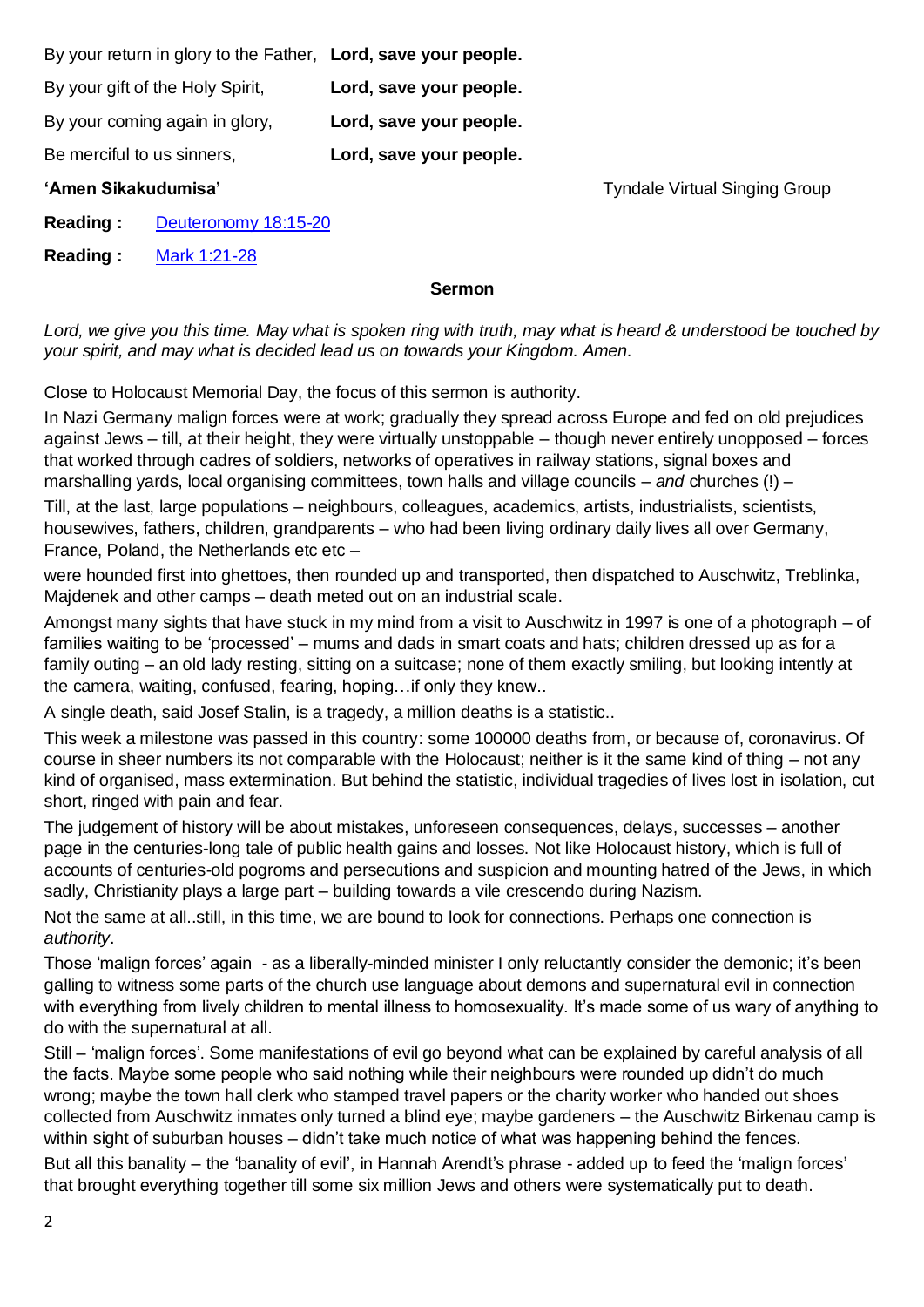Is the virus a 'malign force'? – not in and of itself, I think; it's just one more of the long list of viruses that have accosted the human population over centuries – but if you add the cover-up tendencies of officials in bureaucracies the world over; half-baked efforts to stop the spread; the rise of conspiracy theories; mismanaged policies and under-investment over decades; out-of-date PPE in run-down stockpiles, 'one rule for us, another for them' behaviour by rich elites and blinkered politicians…inequalities in health and welfare provision..

The banality of evil is compounded, pressed together, overflowing, reinforced, beyond rational explanation – malign forces at work in the world...

Which brings us to the story in Mark's gospel – Jesus teaching in the temple and calling out an 'unclean spirit'. Who knows what actual events lay behind the story; let's just say that the malign forces may not just be abstract sums of all evil, but personal and individual –

as if the malign forces at work in the world – in 1930's Europe or 2020s everywhere, that are compounded, pressed together, overflowing, reinforced, beyond rational explanation – sometimes seem to gather together in the personal, individual experience of very troubled, damaged, disturbed individuals..

Whatever..as far as the story is concerned, though, the main point is that Jesus taught and acted with *authority –* it's perhaps the chief insight of Mark's gospel; in a world of dis-ease and suffering and malevolence and 'evil' – Jesus showed a new authority.

It's what lies behind so many of the incidents in the gospel – many of them have more-than-surface significance – Jesus doesn't just heal and teach, he vanquishes demons; he overcomes evil spirits; he calms the storm, he sends the Gadarene swine plunging over a cliff; he multiplies food – and often the disciples do not understand, often the authorities question *his* authority – and gradually opposition builds against this divisive, choose-which-side you-are-on figure and when he dies on the cross, as if by some mysterious power, Jerusalem the curtain of the temple was torn in two –

Authority – a power greater than all the malign forces at work in the world; the authority and power of God the maker of all things.

In the old days it was quite simple – you either spoke truly for God, in which case what you said came true, or you didn't – in which case you would be known as a false prophet because nothing you said made any difference to anything - Deuteronomy. By Jesus' time folk had largely stopped thinking like that.

There hadn't been any true prophets for 100s of years and the religious teachers claimed that all *their* authority derived from laws and traditions that *they themselves* had formed.

When folk saw Jesus, the saw a *new authority* at work – or, rather, they saw the *old* authority at work again – the authority of one who spoke and acted as if he and God were One..

So I'm thinking that in our day, as we mourn the loss of so many and live in bewilderment at the malign forces at work all around us – and as we remember that other time, not so very long ago, when evil stalked the earth and many millions lost their lives and remember, it's happening again, in China and Myanmar and..near to us, amongst refugees?

We are faced with a question – what authority do we recognise? – the authority of division and hatred and fear, of cover-up and neglect and warm words that achieve nothing? Or the authority of love and sacrifice and service and costly healing and dogged, determined opposition to the malign forces in the world that, despite great cost, achieves *everything*..?

remember, as Lent and Holy Week approach, Jesus spoke and lived 'as one who had authority', but such speaking and living cost him his life, before ever it brought him – and the world, and all who will follow his costly, divisive and authoritative way – to a new day…

## **BPW117 'By gracious powers'**

## **Words of Offering**

We offer ourselves in these and all our gifts with trembling hearts in such a world as this, still grateful for all that we have received, but painfully aware of all that has been lost and of much that has been given. As we offer, we name the name of Christ in this world and look, hopefully, to the coming of his peaceable Kingdom